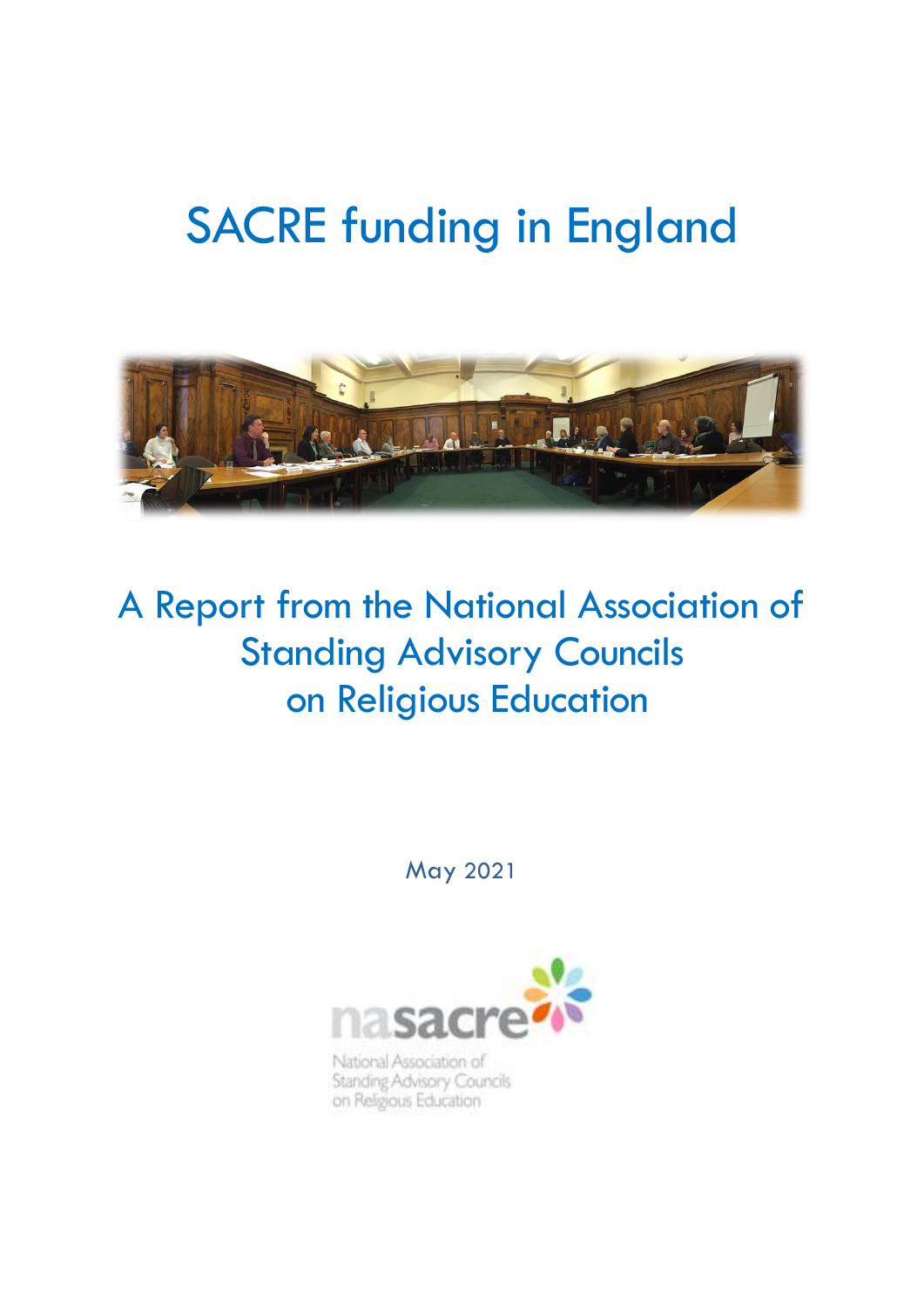#### Foreword

It is my pleasure, as current Chair of the National Association of Standing Advisory Councils on RE, to introduce this report to our members, and to thank everyone involved in its production.

Levels of funding for SACREs have been a source of some concern and interest to the Association for some time. Discussions with the Department for Education during 2019 also demonstrated that advice on the levels and sources of funding was of interest to their teams, to ministers and to Members of Parliament. In 2019 NASACRE issued this advice:

*'….having looked at the statutory expectations that could reasonably be expected to be funded from CSSB1, set out a national recommendation that an LA should allocate at least 2% of the CSSB to SACRE in order that SACRE can carry out their statutory duties.'<sup>2</sup>*

SACREs are in the main made up of volunteers, supported by LA officers. Despite inadequate funding and appropriate support structures in some local areas, many SACREs have continued to meet, provide a syllabus and training to schools, and to provide advice on the interface between education and religion and worldviews. SACREs have also continued this work online during the COVID-19 pandemic.

The Freedom of Information request underpinning this report emerged from another NASACRE and RE Council project on piloting 'Local Area Networks for Religion and Worldviews', as proposed by the Commission on Religious Education3. The FOI request was issued to LAs during the autumn of 2020. We cannot let the publication of the report go by without thanking all who responded, and all who helped FOI officers and SACRE Clerks find the answers during the Covid 19 pandemic, and its series of partial or complete lockdowns.

NASACRE is a non-statutory organisation supported mainly by volunteer executive committee members. The research and writing team gave freely of their own time and expertise to produce this summary of findings, and to offer some advice. The Department of Education has commented positively to NASACRE on this advice4, acknowledging that its officials might use NASACRE's estimate of a funding level of 2% of the CSSB to advise local authorities. However, authorities can, of course, determine their own budgets and where funding comes from to support SACREs.

NASACRE is likely to repeat this FOI request on a regular basis, and the executive committee is very happy to receive feedback on the process and the questions, and other areas we might focus on. Feedback has already shown us that the FOI request in itself helped SACRE officers and members to understand the challenges and complexities of current education funding levels. This report highlights the facts as submitted through LA data, and it shows that many SACREs deserve better support from their local authorities. As statutory bodies, SACREs have a right to raise questions about their levels of support, and to receive the funding that is needed to underpin their work.

We look forward to working with Chairs of SACREs, partner RE associations, politicians, and officials at the DfE on the next steps to achieving some parity of provision in terms of the financial and other resources. These are urgently needed to enable statutory bodies to achieve their obligations, operate efficiently within local democracy, and to promote excellent Religious Education and Collective Worship in schools.

I commend the report to you all.

**Linda Rudge,** Chair The National Association of Standing Advisory Councils on RE



supporting strengthening promoting

<sup>&</sup>lt;sup>1</sup> The CSSB (Central Services School Block) is funding allocated by central government (through the Education and Skills Funding Agency) to local authorities to carry out central functions on behalf of pupils in both maintained schools and academies in England.

<sup>2</sup> NASACRE (2019), SACRE Briefing 22,<https://mailchi.mp/8292b1171b7d/6g3v9uvmy6-1332313?e=da7db1e3e7> <sup>3</sup> Commission on Religious Education(2018) *Religion and Worldviews: The Way Forward* Religious Education Council of England and Wales <https://www.commissiononre.org.uk/wp-content/uploads/2018/09/Final-Report-of-the-Commission-on-RE.pdf> <sup>4</sup> DfE (2019) email to NASACRE, 18<sup>th</sup> March.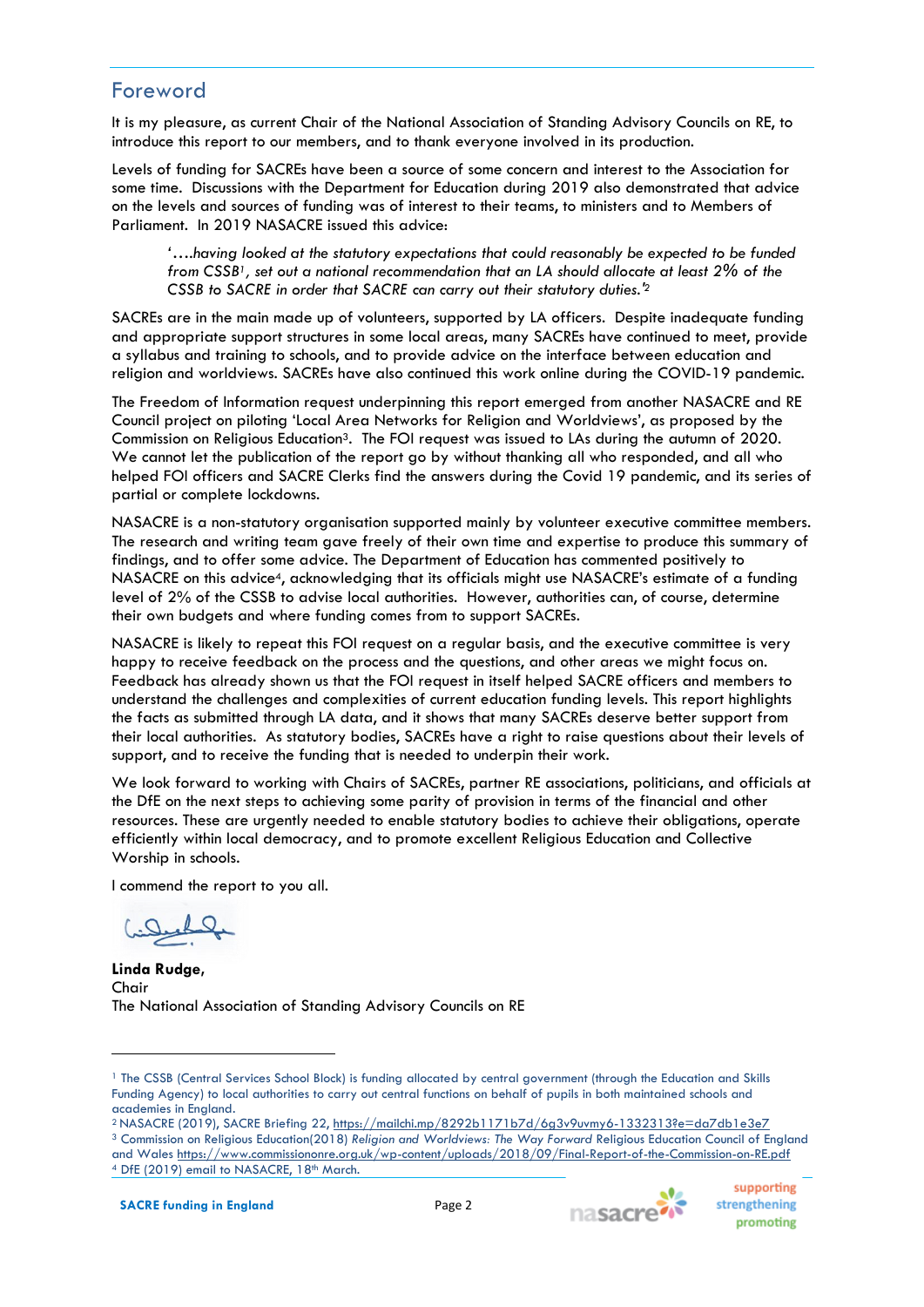#### **Headlines**

*The majority of SACREs in England do not get a sufficient share of the CSSB to enable them to carry out their duties well.* 

*Only 12 Local Authorities in 2019-2020 stated that they used 2% or more of CSSB funds on SACRE business, meaning 92% of SACREs were allocated less than 2% of the CSSB.*

*25 Authorities (18%) claim to use no funding on SACRE business in contravention of statutory responsibilities.*

*Over a quarter (27%) of Authorities told us they allocate no funds to professional support for the SACRE.*

*More than half of LAs (42, 53%) disclosed that they do not use any funds to support RE in schools.*

*Due to lack of adequate support it is increasingly difficult for some SACREs to fulfil their statutory duties; 7 LAs told us that their Agreed Syllabus was over 6 years old. One syllabus was last reviewed in 2010.*

*Note: All percentages are based on data from those authorities that provided an answer to that question.*

### **Context**

In the 1988 Education Reform Act, all Local (Education) Authorities (LAs) were given a statutory duty to establish a Standing Advisory Council on Religious Education (SACRE). In many areas they had existed prior to this date, to agree and support the local syllabus for RE. The latest guidance on RE confirms that "each LA must establish a permanent body called a standing advisory council on religious education". The LA must also "establish an occasional body called an agreed syllabus conference (ASC) to review the agreed syllabus for RE adopted by the LA" and must "institute a review of its locally agreed syllabus within five years of the last review, and subsequently every five years after the completion of each further review". "An LA should fund and support a SACRE and an ASC satisfactorily in line with the duty to constitute or convene each of these bodies and to enable them effectively to carry out their functions."<sup>5</sup>

Local Authority funding has been reduced significantly in the last decade with, on average, a 21% real term fall between 2009 and 2019.6 Financially squeezed Local Authorities often appear to underfund the work of SACREs. The last Ofsted subject report into RE suggested that:

*"Recent changes in education policy are having a negative impact on the provision for RE in some schools and on the capacity of local authorities and SACREs to carry out their statutory responsibilities to monitor and support it."*<sup>7</sup>

A survey of SACREs completed in 2017 confirmed that a major concern of many SACREs was indeed their capacity to carry out even their statutory duties due to underfunding8. When asked a parliamentary question about SACRE funding in March 2018, Schools Minister, Rt Hon Nick Gibb MP gave the following written answer:

*The Government is continuing to provide local authorities with funding for Standing Advisory Councils on Religious Education (SACREs) through the Central School Services Block from 2018/19 onwards. Local authorities are expected to ensure that SACREs are funded adequately to perform their duties. SACREs continue to play an important role in supporting schools to teach high-quality religious education.<sup>9</sup>*



<sup>5</sup> DCSF (2010) *Religious education in English schools: Non*‑*statutory guidance*, pages 10-11. https://assets.publishing.service .gov.uk/government/uploads/system/uploads/attachment\_data/file/190260/DCSF-00114-2010.pdf <sup>6</sup> Neil Amin Smith & David Phillips (2019) English council funding: what's happened and what's next?, *IFS Briefing Note*, Available from: <https://www.ifs.org.uk/publications/14133>

<sup>7</sup> Ofsted (2013) *Religious education: realising the potential*, Page 6

<sup>8</sup> Paul Smalley (2019): A critical policy analysis of local religious education in England, *British Journal of Religious Education.* <sup>9</sup> HC Deb,26 March 2018, cW[, https://questions-statements.parliament.uk/written-questions/detail/2018-03-21/133819](https://questions-statements.parliament.uk/written-questions/detail/2018-03-21/133819)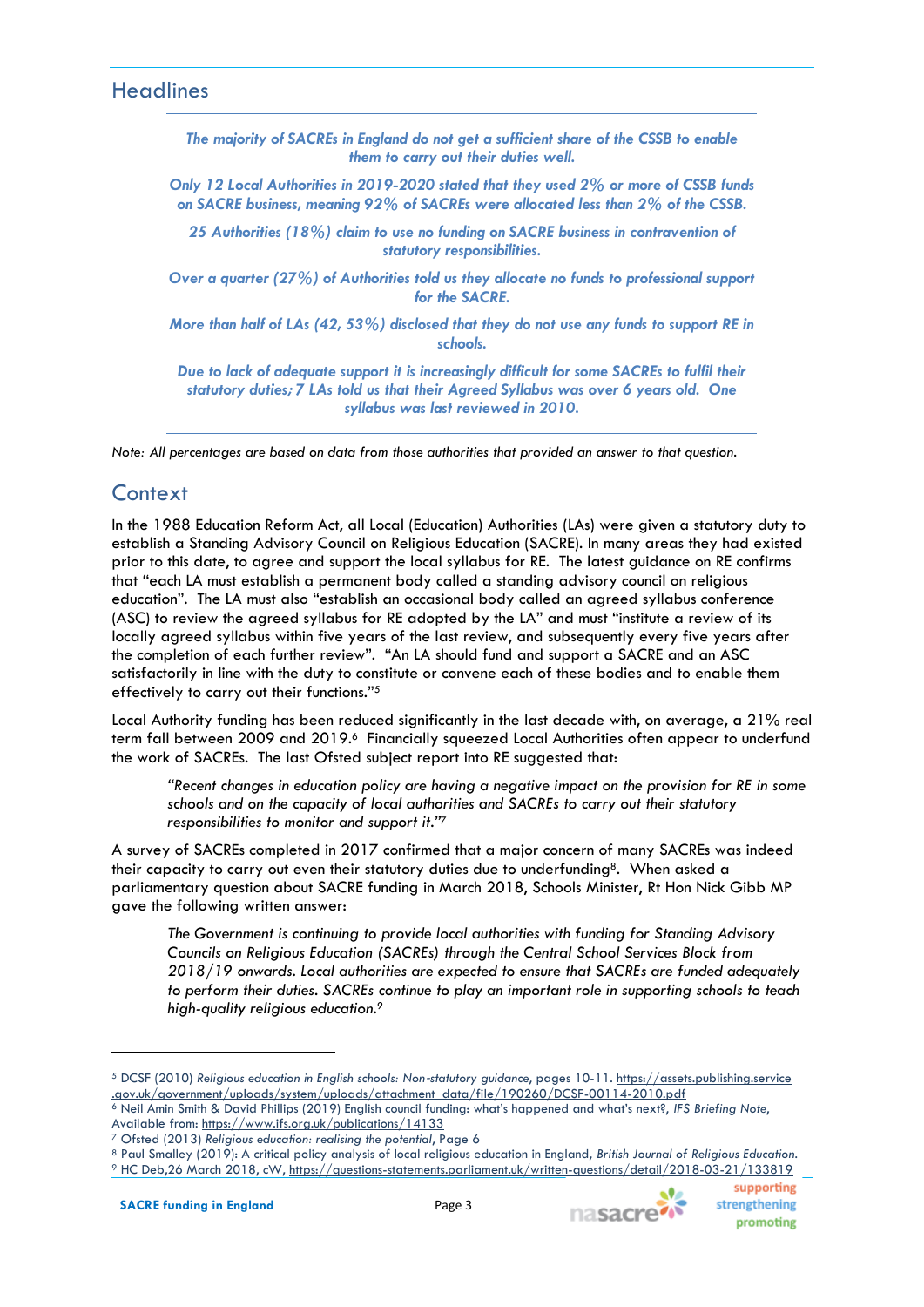In a letter dated 15<sup>th</sup> August 2019, Secretary of State for Education, Rt Hon Gavin Williamson MP stated "it is important that SACREs should be resourced sufficiently to be able to fulfil their statutory functions"10. NASACRE considers that an LA would need to allocate at least 2% of the CSSB to the SACRE to enable it to carry out its statutory duties, and significantly more in the year that the Agreed Syllabus is reviewed.

The following can reasonably be expected to be funded from the CSSB:

- a clerk
- a professional officer who has expertise in RE curriculum design
- a publicly accessible place to meet
- the reasonable expenses of members
- publishing the agreed syllabus and other SACRE materials (including agendas and minutes), most usually on the LA website
- NASACRE subscription and AGM attendance.

A small-scale survey carried out by NASACRE in 2019 suggested that many SACREs were being underfunded. This report, based on a much fuller data set, is intended to enable policymakers to make informed decisions about SACRE funding.

# Research Methodology

A freedom of Information request was sent to all Local Authorities in England on the  $6<sup>th</sup>$  November 2020 by the National Association of SACREs. Specifically, the questions were as follows:

- 1. How much funding was allocated to your local authority in the 'ongoing commitments' category of the CSSB (Central Schools Services Block)
- 2. How much of the funding specified in (1) above (as a raw figure and a percentage) was allocated to SACRE related spending and if relevant to ASC (Agreed Syllabus Conference) related spending?
- 3. How much money from the CSSB funding for 2019-2020 did you spend on:
	- (a) Democratic services to support SACRE meetings through 2019-2020 (e.g., a clerk)
	- (b) Professional support (A Religious Education specialist advisor or consultant to support the work of SACRE)
	- (c) Support for schools, including CPD and training specifically for Religious Education and or Collective Worship
	- (d) Other costs: please specify e.g., for separate clerking costs
- 4. How much money from other funds outside the CSSB fund (e.g., the community integration fund) was used to support RE in your local authority with schools?
- 5. When was your last agreed syllabus for RE revised, and how much did it cost to complete this revision? (i.e., to write it, develop it, publish it and launch it including initial training for your schools)
- 6. How/Where would a member of the public access your Agreed Syllabus for RE?
- 7. Who is the contact for SACRE business in your LA? (Name and email address)
- 8. Are there any barriers for providing funding to fulfil your statutory duties in relation to SACRE and/or the Agreed Syllabus Conference that you want to tell us about?
- 9. Is there anything else you want to tell us?

Responses were obtained from 136 LAs, with 15 not supplying answers by the end of March 2021.

Following an analysis of the data received, the following conclusions were reached:



supporting

promoting

strengthening

<sup>&</sup>lt;sup>10</sup> Gavin Williamson (2019) private correspondence, 15<sup>th</sup> August. [http://www.nasacre.org.uk/file/nasacre/1-246-letter](http://www.nasacre.org.uk/file/nasacre/1-246-letter-from-gavin-williamson.pdf)[from-gavin-williamson.pdf](http://www.nasacre.org.uk/file/nasacre/1-246-letter-from-gavin-williamson.pdf)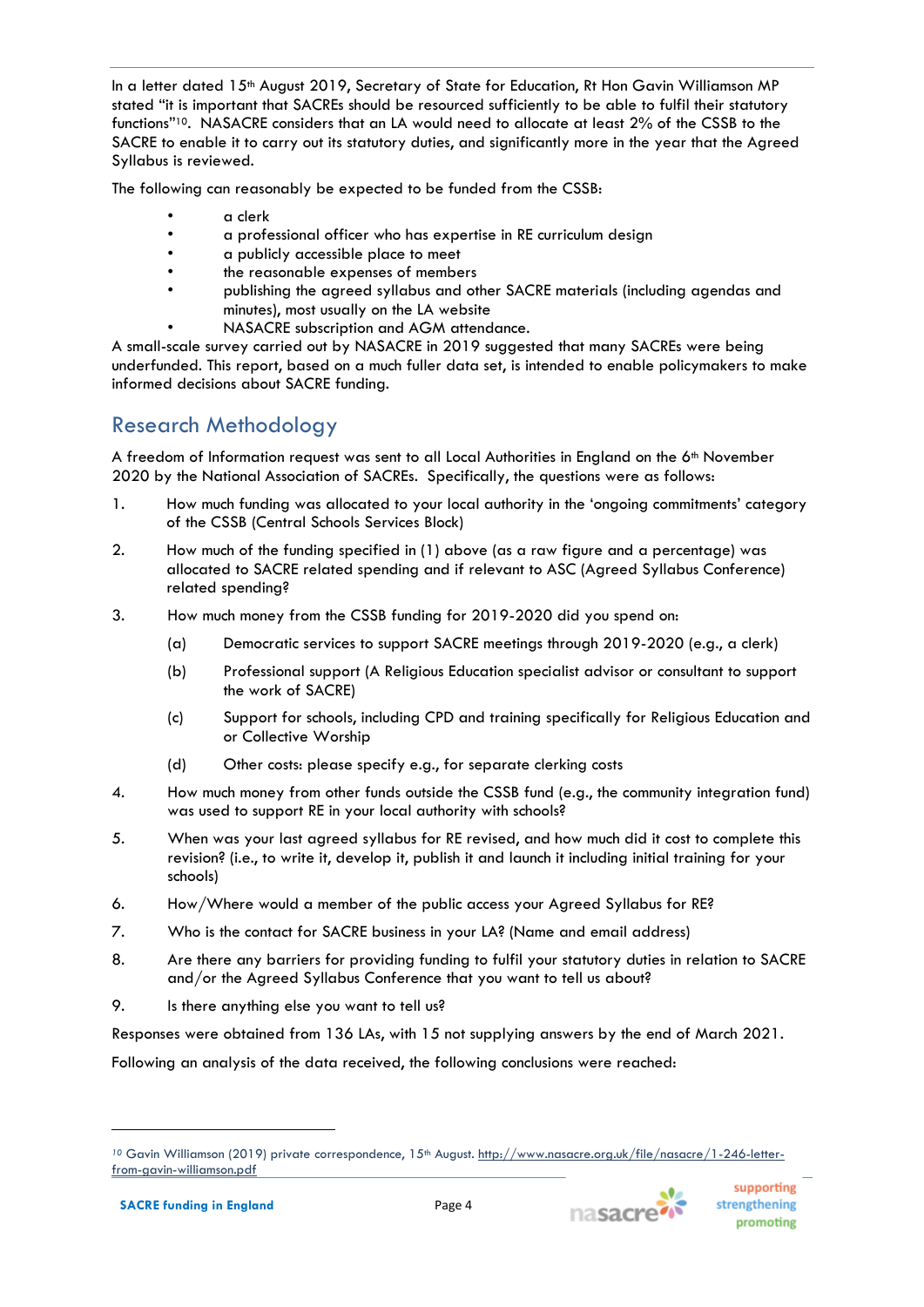# 1. Total Authority spend on SACRE

Of the 111 local authorities that reported any spending on SACRE, 82% of the total, the mean spend was £11,000.46. The remaining 25 authorities,18% of the total, reported allocating no funding to SACRE. The biggest spend by any authority was £93,574, whilst one Authority appeared to use only £105.

One explanation for the wide variance in spending could be the size of the LA, and the number of schools; an LA with few schools may be expected to use less money to fund RE provision in those schools. It would be tempting to assume that those LAs providing the most significant levels of professional support were the largest authorities. That is not the case. Figure 1 below, indicates that there appears no correlation between the number of state-funded secondary schools in an LA (a reasonable measure of the size of the authority) and the amount spent by the LA on SACRE.



Figure 1

nasacre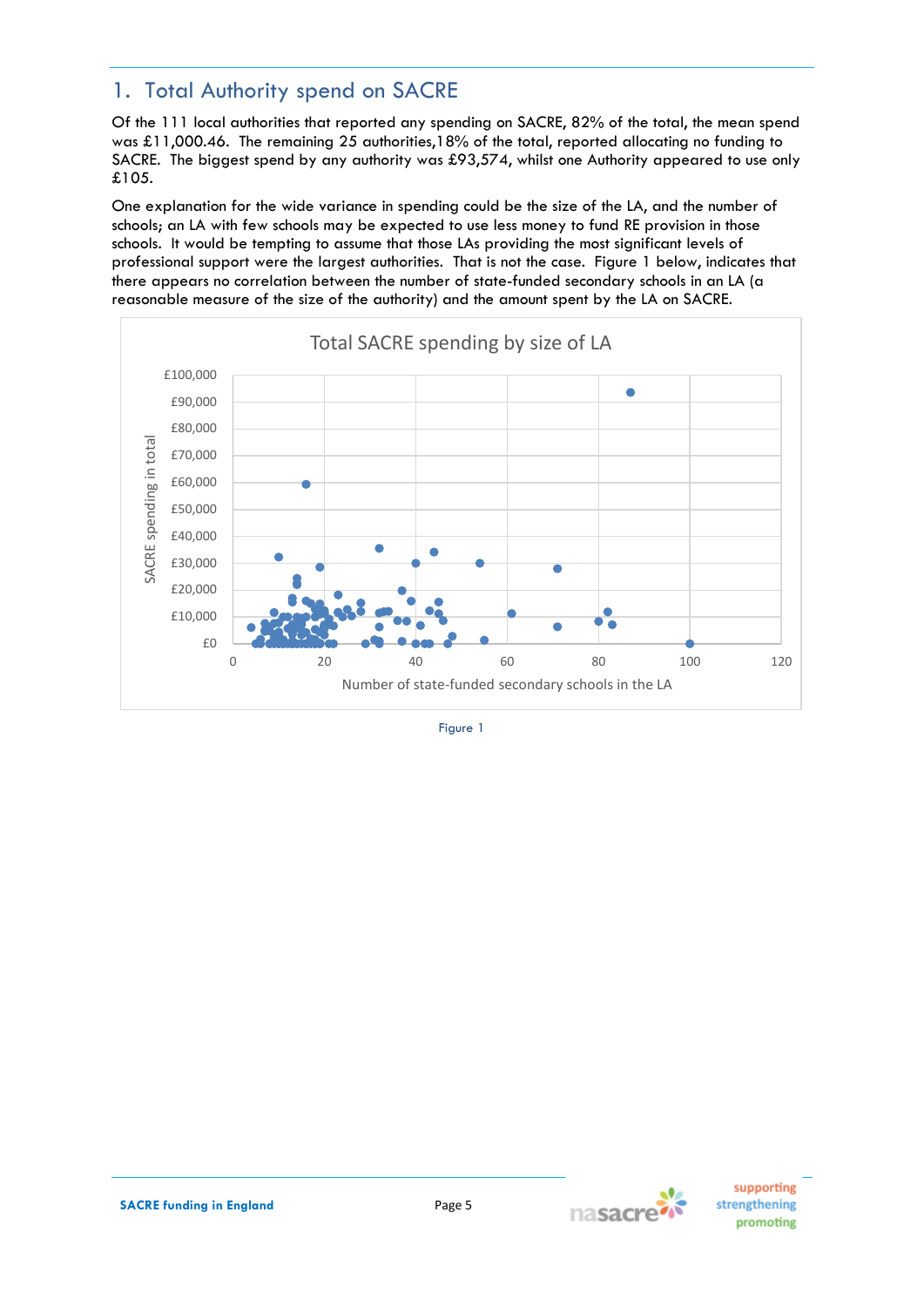# 2. CSSB and Funding Sources for SACRE

The expectation of the Department for Education is that SACREs and Agreed Syllabus Conferences are funded from the Central School Services Block (CSSB).



Figure 2

- 62 authorities (61.4% of the 101 that responded to this question) reported that they use funding for SACRE from the CSSB only
- 23 authorities (22.8% of the 101 that responded to this question) reported using funding from outside the CSSB only
- 16 authorities (15.8% of the 101 that responded to this question) reported using both sources.

The most well-funded SACRE received 6% of the CSSB from their LA in 2019/20. The average spending on a SACRE, Religious Education and Collective Worship, as a percentage of the allocated CSSB funding source (based on data from 136 LAs) was less than one percent, 0.72%.

Of the 136 SACREs who responded to the FOI, 79% (107) spent under 1% of CSSB fund or equivalent on SACRE, RE and Collective Worship in 2019/20. There is no correlation between the size of the LA and the proportion of CSSB that is used on SACRE business as the scattergram below shows.





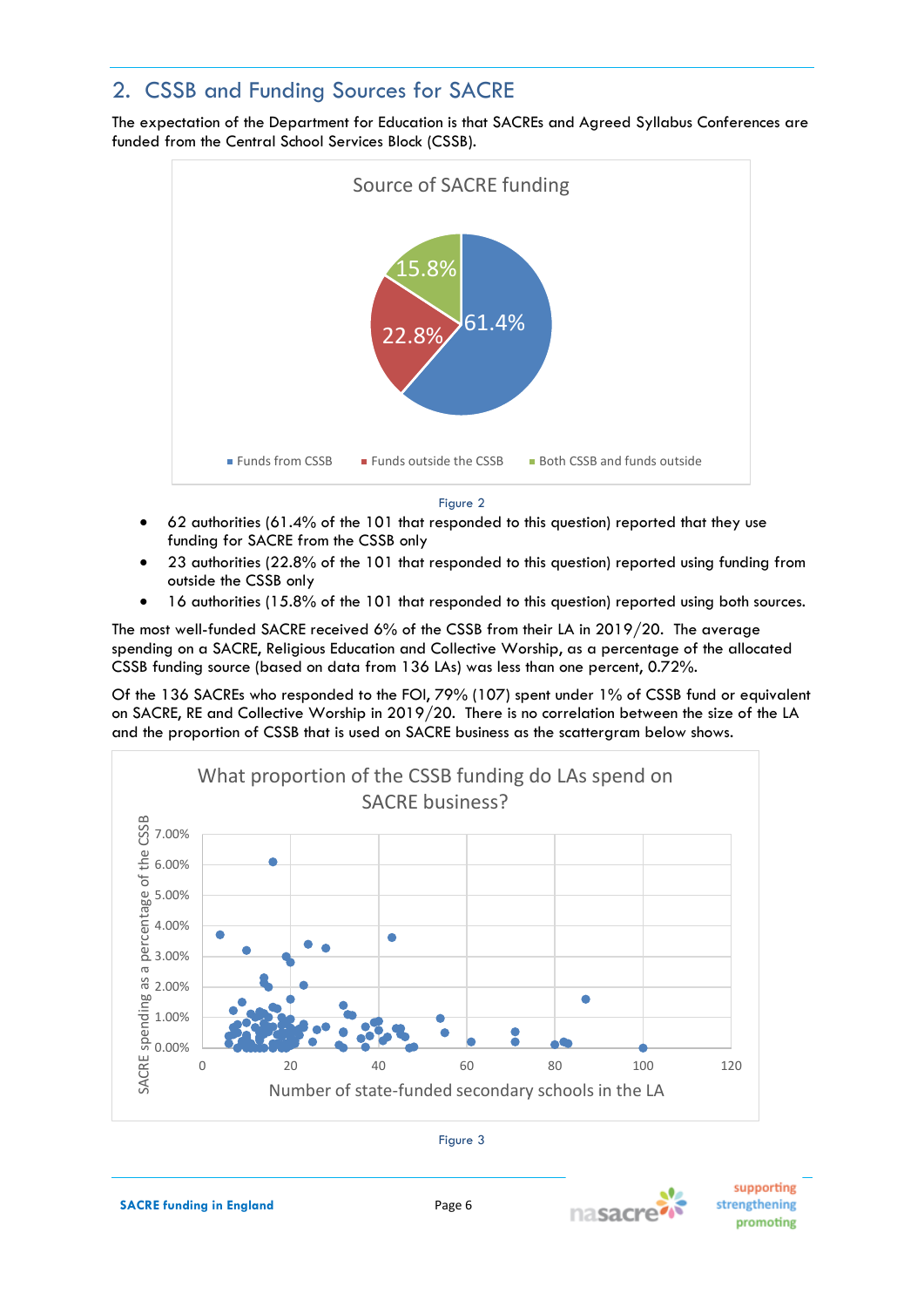# 3. Spending on Specific Items

We asked LAs how much they allocated to **professional support** including advisers and consultants. 100 LAs answered this question. 27 reported that they allocated £0 of funding to professional support. The average spend on professional support by the 73 authorities that responded to say they allocate funding was £7,095.03. The responses ranged from £59,418 to £145.





We asked LAs how much they allocated to **supporting RE in schools**. 80 authorities responded to this question. 42 authorities allocate £0. The mean spend for the 38 authorities who allocate funding to this area is £2529.07. The level of support ranges from £10,829 to £112.

*It is difficult to see how a SACRE can be fulfilling its statutory duties, let alone performing well, if an LA does not allocate some budget to professional support, democratic services and support for schools.*

nasacre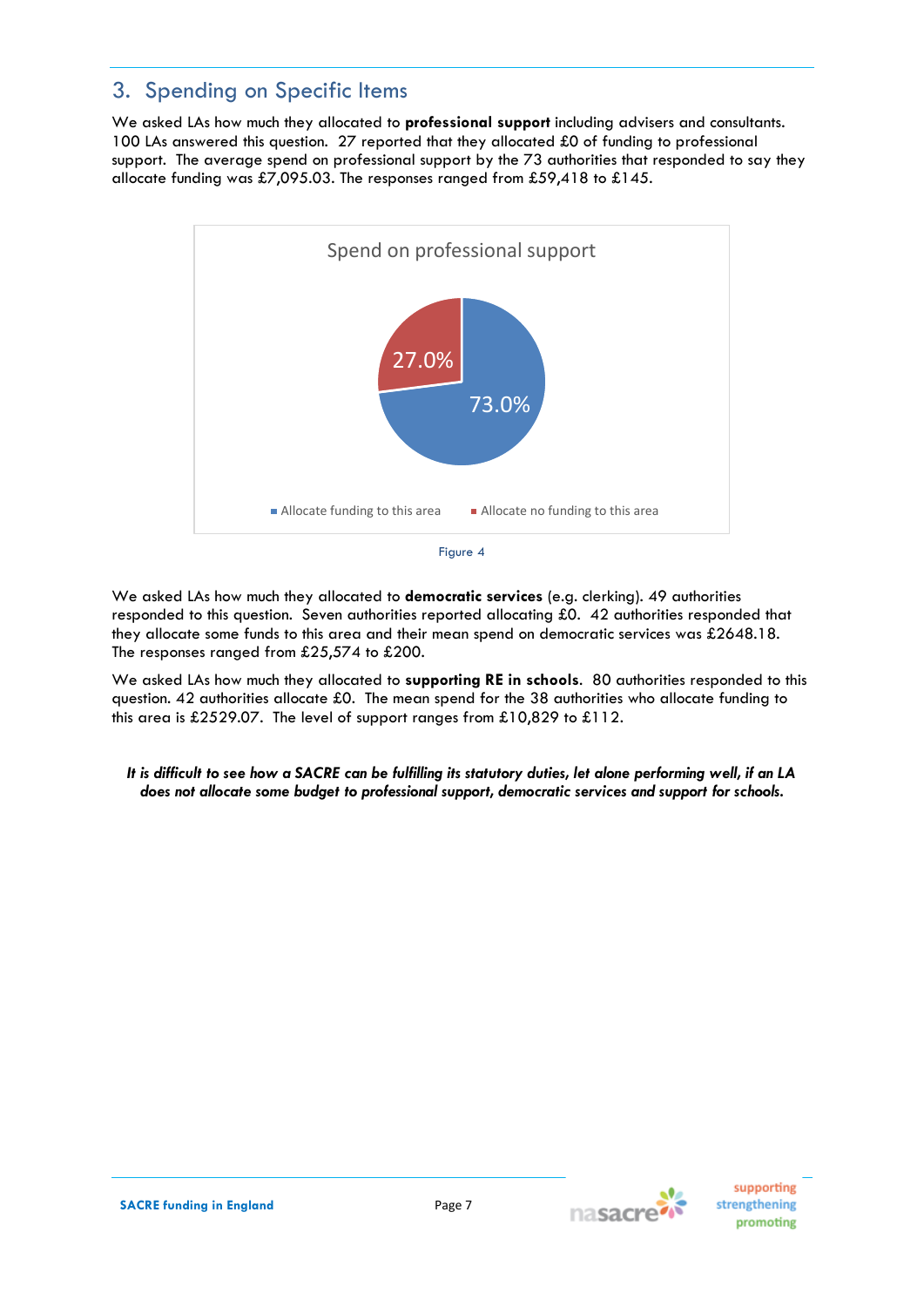# 4. The Agreed Syllabus

The LA must "institute a review of its locally agreed syllabus within five years of the last review, and subsequently every five years after the completion of each further review<sup>11</sup>. When the FOI was sent in November 2020 this would mean that the oldest syllabus review should have been 2015. Seven LAs told us that their syllabus was last reviewed earlier than that, three in 2014, one in 2013, two in 2012 and one in 2010, making it 10 years old. This most fundamental duty of LAs is subject to difficulties due to underfunding. When we contacted those SACREs they did tell us that those very old syllabuses were at various stages of review.

81 LAs disclosed the cost of completing their last revision of the Agreed Syllabus, including writing, developing, publishing and launching it with initial training for schools. The mean reported cost was £8,452. The most expensive Agreed Syllabus review was almost £45,000, with five Authorities spending committing more than £20,000 of resource to the last syllabus review; of these five, four were locally produced and one was licenced from RE Today. Most syllabuses (30) cost between £5,000 and £10,000. Three LAs claimed to have spent less than £1,000 on the review, with one suggesting a total cost of £81.





*It is difficult to see how a syllabus can be properly reviewed without a significant spend. If minor changes are required, we would consider £5,000 to be a very bare minimum spend. We would expect a proper review process to cost in excess of £10,000.*

supporting

promoting

strengthening

w

nasacre<sup>7</sup>

<sup>11</sup> DCSF (2010) *Religious education in English schools: Non*‑*statutory guidance*, Page 11.

[https://assets.publishing.service.gov.uk/government/uploads/system/uploads/attachment\\_data/file/190260/DCSF-00114-](https://assets.publishing.service.gov.uk/government/uploads/system/uploads/attachment_data/file/190260/DCSF-00114-2010.pdf) [2010.pdf](https://assets.publishing.service.gov.uk/government/uploads/system/uploads/attachment_data/file/190260/DCSF-00114-2010.pdf)